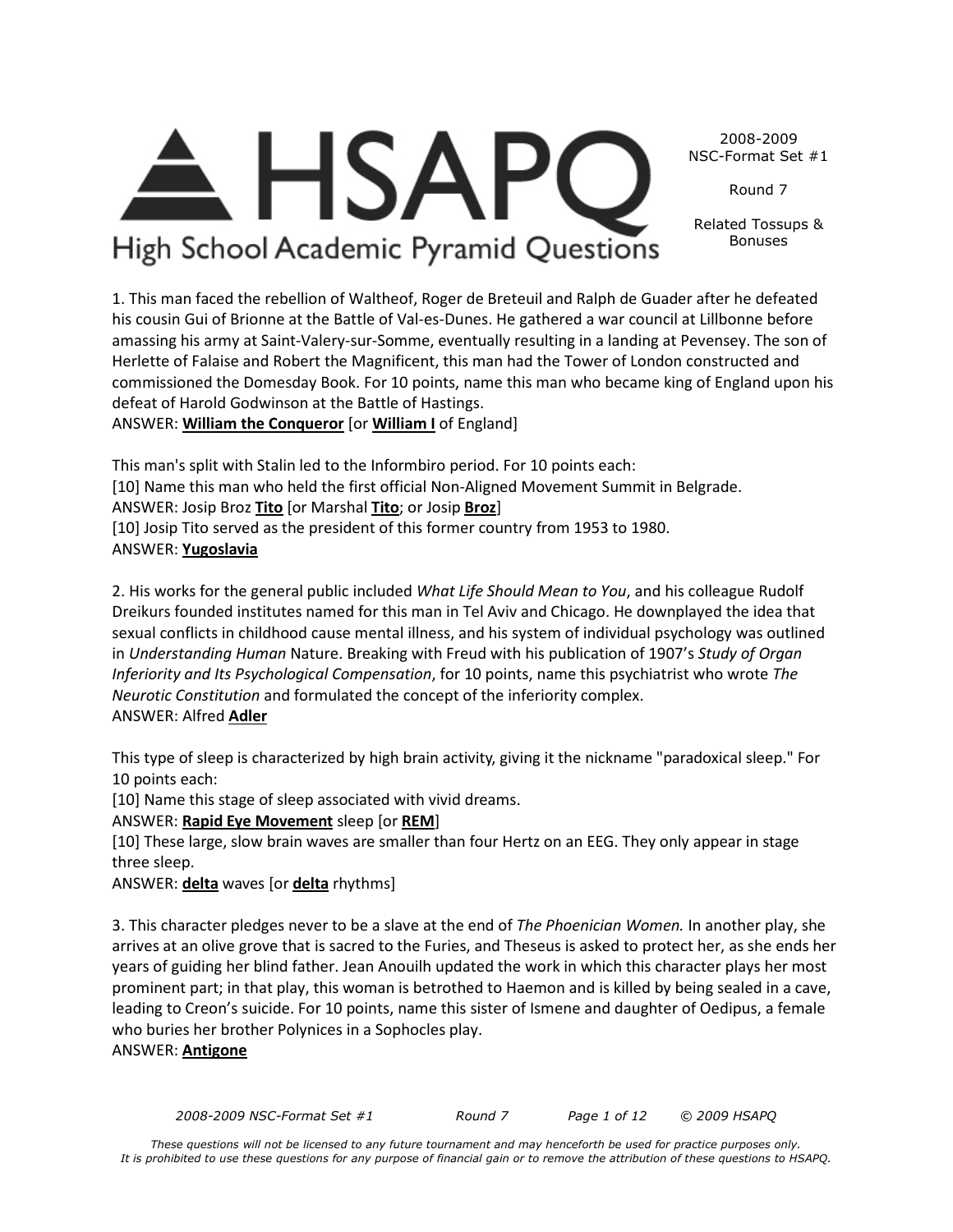For 10 points each, name these Canterbury Tales by Geoffrey Chaucer. [10] This tale sees the titular man relate the story of Palamon and Arcite's feud over Emily. ANSWER: "The **Knight**'s Tale" [10] In this second tale, Nicholas convinces the carpenter John to hang from the ceiling in a bathtub while he cuckolds his wife Alison.

ANSWER: "The **Miller**'s Tale"

4. He is identified in Second Kings chapter 14 verse 25 as prophesizing during the reign of Jeroboam II, and he was the son of Amittai. He predicted the extension of Israel's borders from the Dead Sea to the entrance of Hamath, and as he awaited the destruction of a city, this man was distressed by the destruction of a tree by a great worm. He boarded a ship in Joppa and attempted to flee from God's call to prophesy against Nineveh. For 10 points name this Old Testament prophet who was eaten by a giant fish and later vomited out.

### ANSWER: **Jonah**

After claiming that there was nothing in the Bible to suggest angels exist or that the soul is immortal, this man was excommunicated by the Jewish community of Amsterdam in 1656. For 10 points each: [10] Name this Dutch philosopher who wrote the *Tractatus Theologico-Politicus*, along with *Ethics*, which contains a section entitled "Of Human Bondage or the Strength of the Emotions." ANSWER: Benedict **Spinoza** [or Baruch **Spinoza**]

[10] Spinoza disagreed with aspects of the philosophy of this other philosopher, whose wrote *Meditations on First Philosophy* and believed "Cogito, Ergo Sum."

### ANSWER: Rene **Descartes**

5. Larmor proved that Fitzgerald-Lorentz contraction is a result of Lorentz transformations in a paper titled "[*this*] and Matter." Stokes' "Silly Putty" Model describes it as a rigid solid for high frequency oscillations and a fluid for low frequency oscillations. Maxwell attempted to measure its effect on the Earth's motion, but its existence was disproved by an experiment that involved an interferometer, and was conducted by Michelson and Morley. For 10 points, name this hypothetical substance necessary for the transmission of light waves.

ANSWER: luminiferous **ether** [or luminiferous **aether**]

It transports fats by forming an emulsion referred to as chyle. For 10 points each:

[10] Identify this system which roughly follows the circulatory system and whose best-known function is in aiding in the immune response.

### ANSWER: **lymph**atic system

[10] These components of the lymph system are sometimes removed in young children. Found at the back of the throat, they come in lingual and pharyngeal types, the latter type of which are also known as adenoids.

# ANSWER: palatine **tonsil**s

6. He lived on land provided by the philanthropist Gerrit Smith, who was one of this man's chief financial backers, as was the preacher Thomas Higginson. His agent in New England, Franklin Benjamin Sanborn, urged this man not to undertake his most famous action, and in Chatham, Ontario, this man proposed a new constitution for the United States. After the burning of Lawrence, this man led a retaliatory raid at Pottawatomie Creek. For 10 points name this man who was hanged in 1859 for leading the abolitionist raid on Harpers Ferry.

*2008-2009 NSC-Format Set #1 Round 7 Page 2 of 12 © 2009 HSAPQ*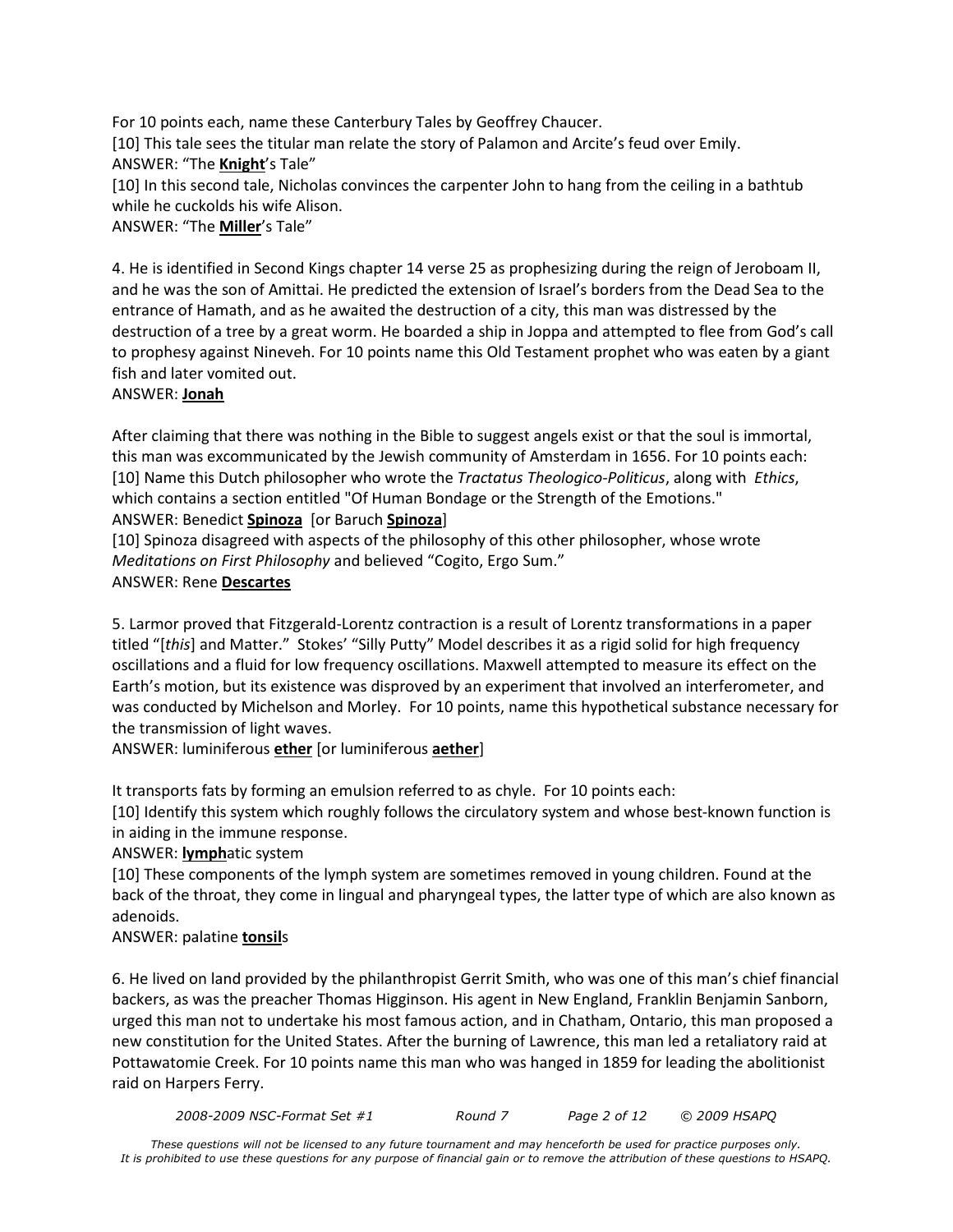### ANSWER: John **Brown**

Also known as the Transcontinental Treaty, it established definite western boundaries for the Louisiana Purchase. For 10 points each:

[10] Name this 1819 treaty in which the Spanish ceded East Florida to the United States.

ANSWER: **Adams-Onís** Treaty

[10] In the Adams-Onis treaty, the United States also secured Spanish claims to this polity. Joseph Lane was a Senator from this state, where the Champoeg Meetings occurred in the 1840s. ANSWER: **Oregon**

7. One important step during this phase sees CKI-p16 inhibit CDK4/6; when this is overcome, cyclin E interacts with CDK2 to being the next step of this phase. Another step in this phase sees MPF activate CDK to begin the phase after this one. Those two steps are the G1 and G2 checkpoints. Another stage that occurs during this period sees the formation of two sister chromatids and is known as S phase. For 10 points, name this phase that occupies the majority of the cell's life cycle, the stage in which there is no cell division through mitosis.

### ANSWER: **interphase**

The addition of an entrainer allows them to be separated by distillation, but until that point, their components evaporate in the same proportion. For 10 points each:

[10] Identify this system of two solvents, such as 96% ethanol, which cannot be separated given their vapor pressure.

### ANSWER: **azeotrope**

[10] Azeotropes are non-ideal and hence deviate from this law that states the vapor pressure of a solution is directly proportional to the mole fraction of the solvent. ANSWER: **Raoult**'s law

8. He painted a dog next to a patriarch being told by five of his sons about one's death in *Joseph's Bloody Coat*, and he painted the British signing a treaty with the Dutch in *The Surrender at Breda*. Francis Bacon modeled his *Head Surrounded by Slabs of Beef* on this man's portraits of Innocent X, and he painted the royal couple in a mirror and himself painting a scene that includes some dwarves and servants attending to the Infanta Margerita. The court painter of Philip IV, for 10 points, name this Spanish painter of *Las Meninas*.

### ANSWER: Diego **Velázquez**

Giogrio de Chirico is sometimes considered a precursor to this movement, and a Belgian associated with it painted *The Son of Man* and *Time Transfixed*. For 10 points each:

[10] Name this artistic movement that was inspired by the writings of Sigmund Freud, and whose members included Dorothea Tanning, René Magritte, and its founder, Andre Breton.

### ANSWER: **Surrealism**

[10] This painter of *Harlequin's Carnival* was a Surrealist from Catalonia who included a tall ladder in his painting *Dog Barking at the Moon*.

ANSWER: Joan **Miró**

*2008-2009 NSC-Format Set #1 Round 7 Page 3 of 12 © 2009 HSAPQ*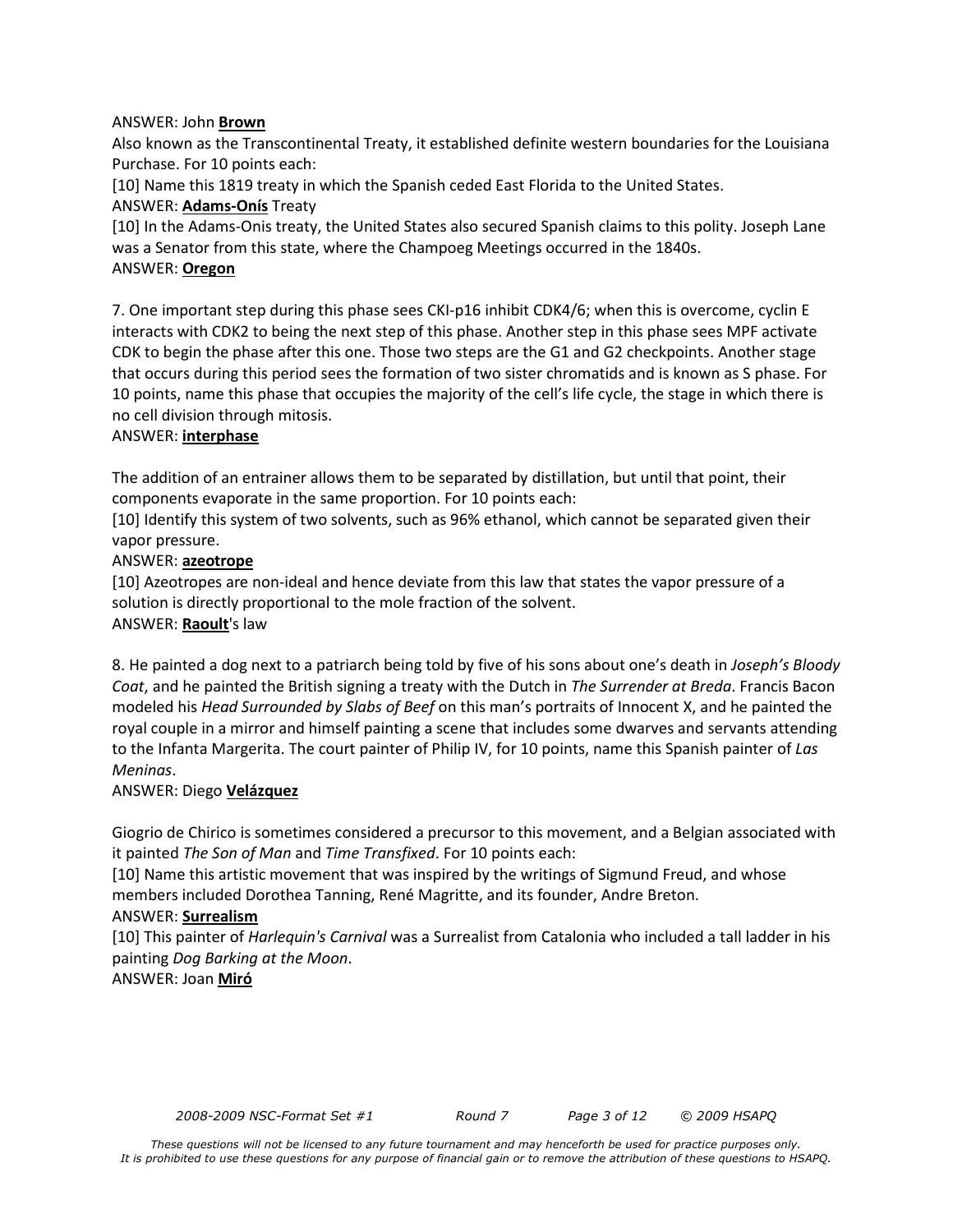# A HSAPQ High School Academic Pyramid Questions

2008-2009 NSC-Format Set #1

Round 7

Category Quiz Bonus Choices

**Arts Current Events Geography History Literature Math Calculation Mythology Social Science**

**Arts Current Events Geography History Literature Math Calculation Mythology Social Science**

*2008-2009 NSC-Format Set #1 Round 7 Page 4 of 12 © 2009 HSAPQ*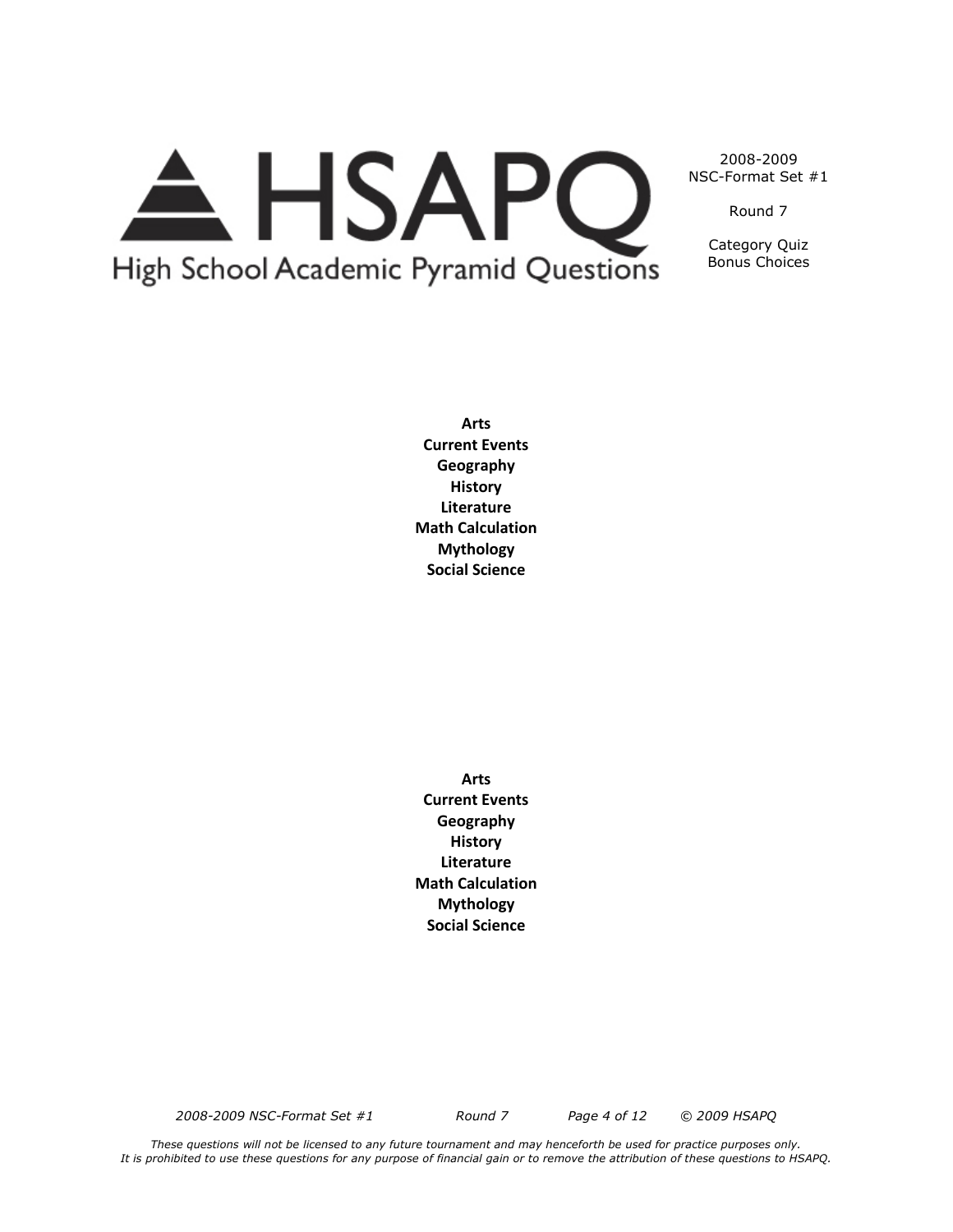2008-2009 NSC-Format Set #1

Round 7

Category Quiz Tossups

# **HSAPC** High School Academic Pyramid Questions

9. The Nettilling and Amadjuak are its largest lakes, while its two highest peaks, mounts Asgard and Odin, are located in the Auyittuq National park. This island is bordered by the Gulf of Boothia and Lancaster Sound, while the Cumberland Peninsula is in its eastern portion. Separated from Labrador by the Hudson Strait, the capital of Nunavut lies on its Frobisher Bay. The Hudson Strait separates it from Labrador, and this home of Iqaluit is located between Greenland and mainland Canada. For 10 points, identify this fifth largest island in the world.

ANSWER: **Baffin** Island [or **Qikiqtaaluk**]

10. The runtime of algorithms that employ this paradigm can be found with the Akkra-Bazzi method or the Master theorem, and it can be less efficient than other methods due to the need to store the call stack. It is utilized by divide and conquer algorithms such as binary search, and it can be used to solve the Towers of Hanoi problem or implement the factorial function, which can be defined as "n time n-1 factorial." For 10 points, name this programming model, the opposite of iteration, in which a function's definition includes a call to itself.

ANSWER: **recursion** [accept **divide and conquer** until it is read]

11. Francisco Gabarro, Ken Essex, Tony Gilbert, and Sidney Sax are four of the musicians credited on this song, which starts with an unusual seven-bar phrase. Originally released on the B side of "Act Naturally," its working title was "Scrambled Eggs." This song notes that "There's a shadow hanging over me," and the singer doesn't know "Why she had to go" because "she wouldn't say." For 10 points, name this song in which Paul McCartney laments that, at the title time, "all my troubles seemed so far away." ANSWER: "**Yesterday**"

12. Shortly after the end of this conflict, the New Plant Decrees were issued, and early battles in it include Chiari and Carpi. One battle in this conflict, fought between the Dyle and Mehaigne rivers, saw a victory for Count Overkirk over the Duke of Villeroi, while another took place near Oberglau and resulted in defeat for Maximilian II Emmanuel and the Duke of Tallard. The battles of Ramillies and Blenheim, which were won by Eugene of Savoy and the Duke of Marlborough, were part of, for 10 points, what conflict ended by the Treaty of Utrecht. ANSWER: War of the **Spanish Succession**

13. This author wrote about Reverend Colley and Edmund Talbot in *Rites of Passage*, and he wrote about the discovery of a corpse that still has on its sea boots, revealing that the titular naval lieutenant's struggles to survive on a barren rock were hallucinations. In addition to *Pincher Martin*, this man wrote a novel in which Simon discovers the body of an airman that had been mistaken for "the beast," and Ralph attempts to keep order with a conch shell. For 10 points, name this author who wrote about boys stranded on an island in *Lord of the Flies*.

### ANSWER: William **Golding**

*2008-2009 NSC-Format Set #1 Round 7 Page 5 of 12 © 2009 HSAPQ*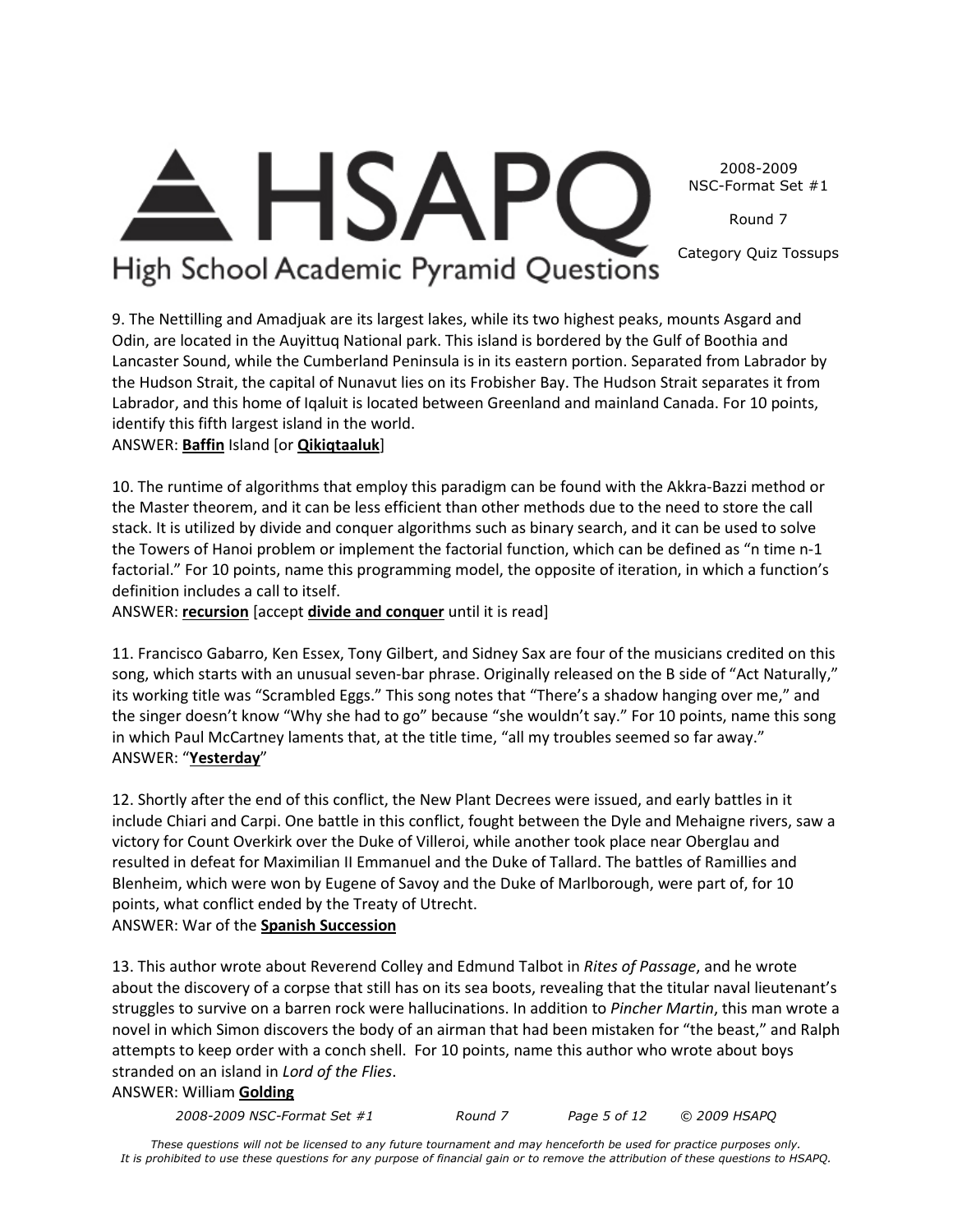14. He directed a film where a mob leaves the innocent Joe Wilson in a burning building before he becomes a vigilante, and in another detective Lohmann tracks down the title character. Along with *Fury* and *The Testament of Dr. Mabuse*, one of his films was recut by Giorgio Moroder, who added a rock soundtrack, and in another Peter Lorre plays a child killer who whistles "In the Hall of the Mountain King." Most famous for a film that used smash-zoom during Freder's search for the worker Maria, for 10 points, name this German director of *M* and *Metropolis*. ANSWER: Fritz **Lang**

*2008-2009 NSC-Format Set #1 Round 7 Page 6 of 12 © 2009 HSAPQ*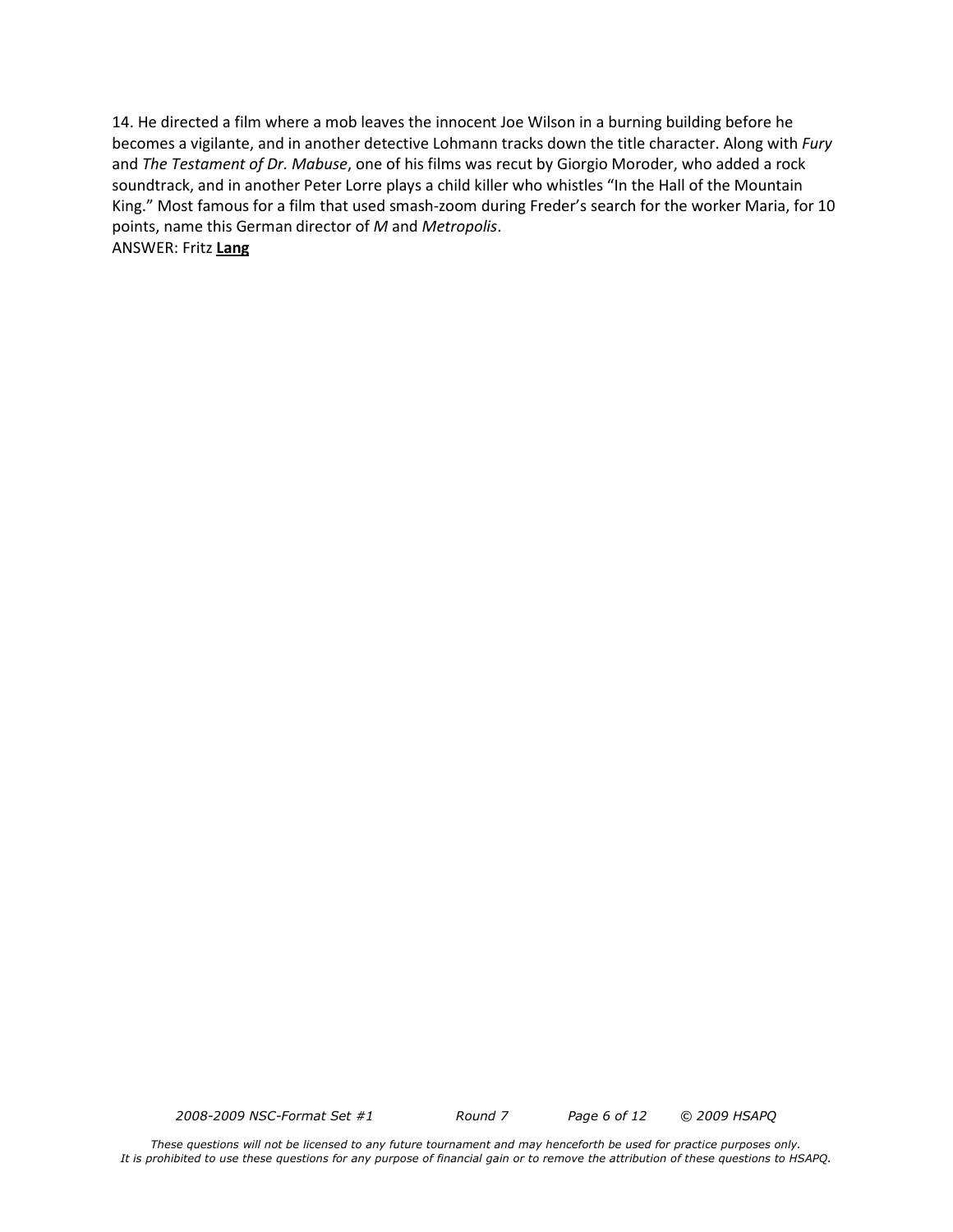# **Arts**

Her underwater photography is collected in *Wonder under Water*, and her most famous work chronicles the 1934 Nazi Party Congress in Nuremberg. For 15 points, name this female German film director of *Triumph of the Will*.

ANSWER: Leni **Riefenstahl**

# **Current Events**

In April 2008, this country's national space program launched a record ten satellites at once. For 15 points, name this country, which became the sixth space program to plant a flag on the moon in November 2008.

ANSWER: **India**

# **Geography**

This country's largest city is home to a monument dedicated to Joaquin Olmedo, and its capital is located on the lower slopes of the Pichincha volcano. For 15 points, name this South American country that owns the Galápagos Islands.

ANSWER: **Ecuador**

# **History**

He signed the Heligoland-Zanzibar treaty with Britain. For 15 points, name this man who succeeded Bismarck as chancellor, and is the namesake of a Namibian strip of land.

ANSWER: Georg Leo von **Caprivi** [or Georg Leo Graf von **Caprivi** de Caprera de Montecuccoli; or Count George Leo of **Caprivi**, Caprera, and Montecuccoli]

# **Literature**

An unfinished epic about the members of this town was written by Jonathan Swift Somers, and its inhabitants include Daisy Frazier, Lucinda Matlock, and Thomas Rhodes. For 15 points, name this fictional Illinois town which appears in the title of an "anthology" Edgar Lee Masters. ANSWER: **Spoon River**

# **Math Calculation**

For 15 points, how many distinct permutations of the word VELVET exist? ANSWER: **180** [6!/(2!)(2!)]

 $\triangle$  HSAPC High School Academic Pyramid Questions

2008-2009 NSC-Format Set #1

Round 7

Category Quiz Bonuses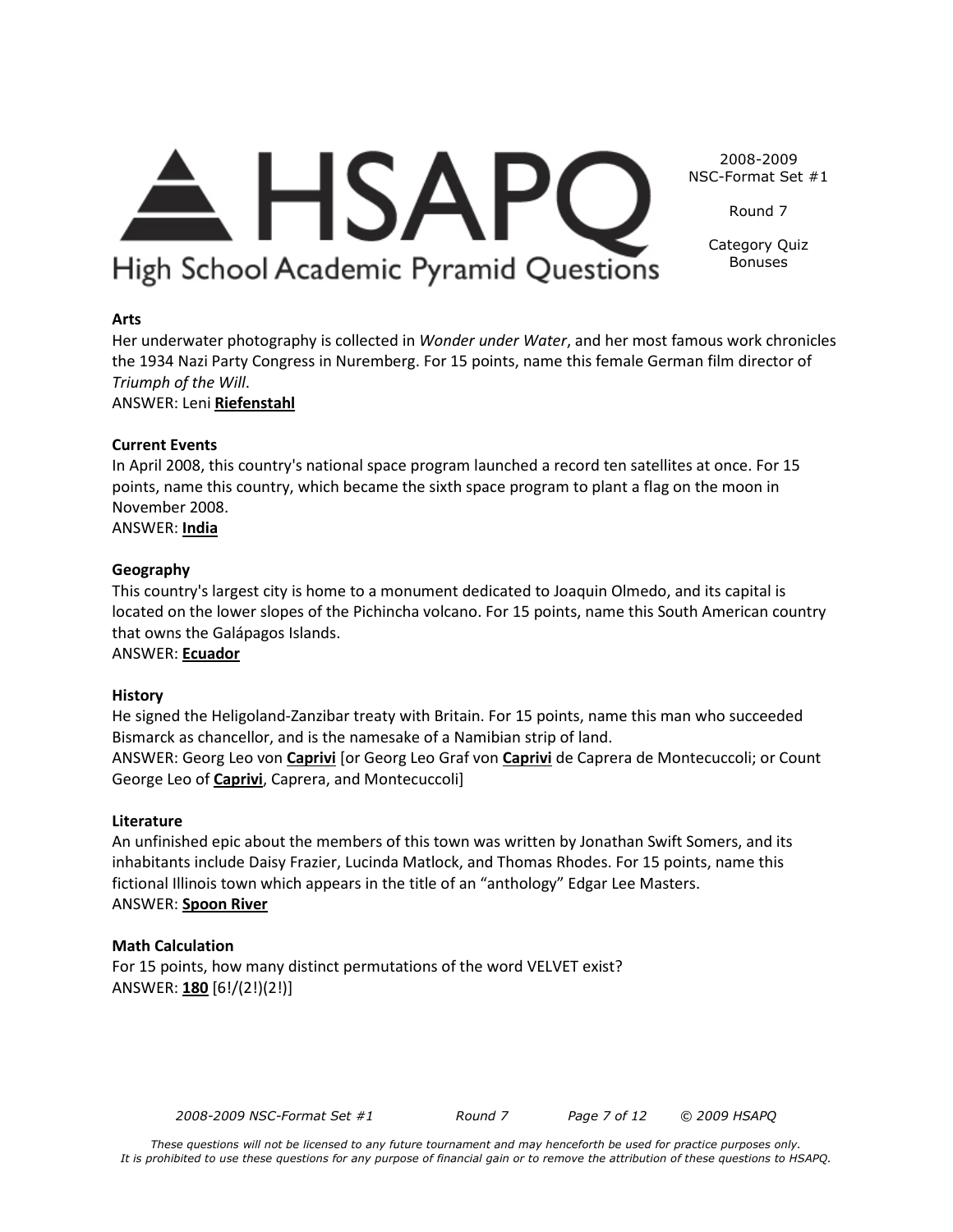#### **Mythology**

He fell into the river Eridanus, which put out his fire, and the Heliades turned into poplar trees on his grave. For 15 points, name this son of Helios and Clymene, who unwisely asked his father to be able to drive his chariot for a day.

ANSWER: **Phaëthon**

#### **Social Science**

Near Kanapoi, the remains of this genus' *anamensis* species were found. For 15 points, identify this genus which also contains members such as *afarensis* and *africanus*. ANSWER: **Australopithecus**

*2008-2009 NSC-Format Set #1 Round 7 Page 8 of 12 © 2009 HSAPQ*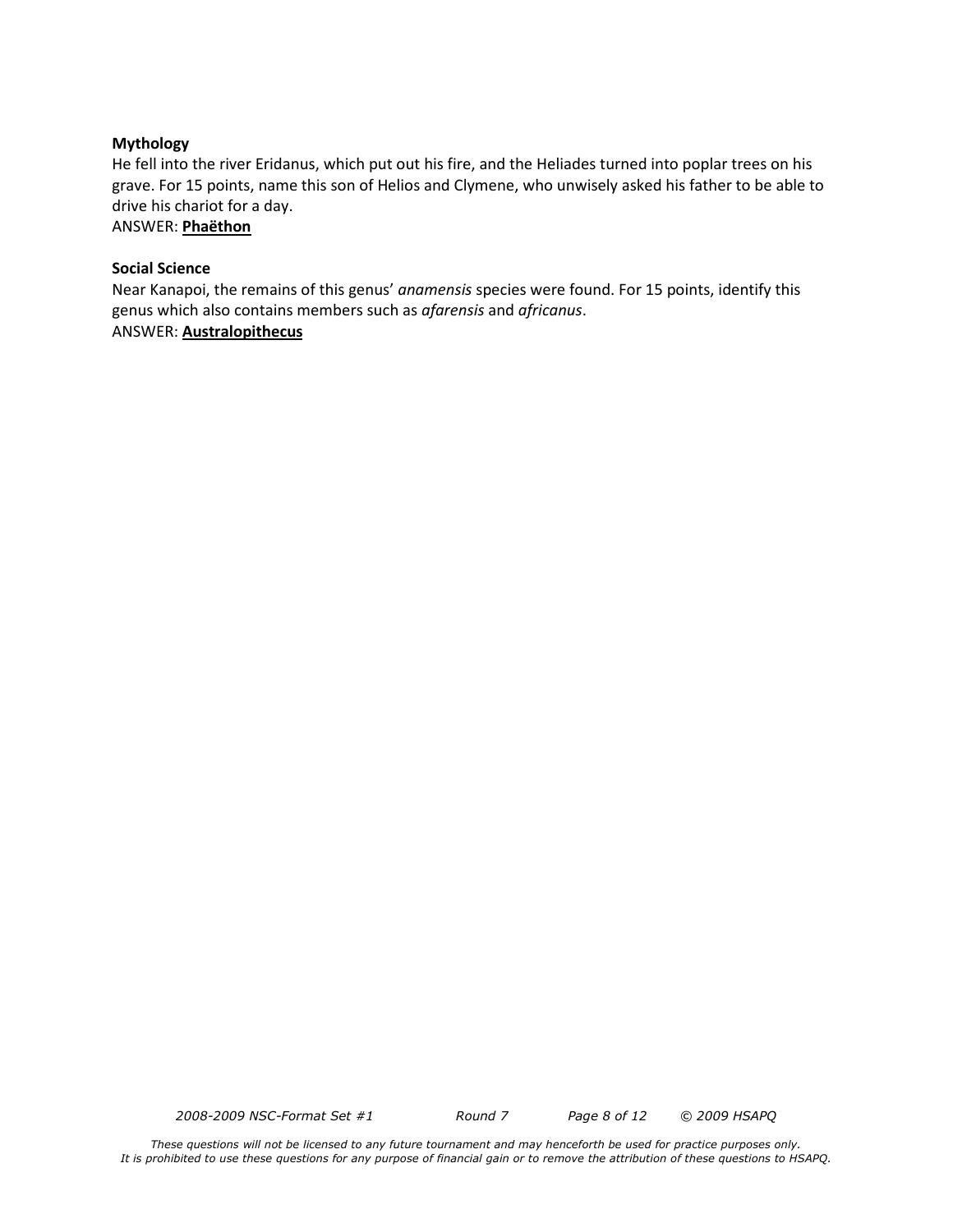2008-2009 NSC-Format Set #1

Round 7

Stretch Phase

# <del>A</del> HSAPC High School Academic Pyramid Questions

15. In fluvial systems, this material is governed by a statement of the conservation of mass that relates the transported and stationary type of this, the Exner equation. One type of this material is created by gravitational collapse and is known as talus. Another type of this material stems from Aeolian forces and is known as loess. Glaciers can create a type of this material called till, while the type dissolved in water is known as runoff. For 10 points, name this matter made up of small particles that stems from erosion and eventually settles in a solid layer.

# ANSWER: **sediment**

This poem is addressed to the poet's sister, Dorothy. For 10 points each:

[10] Name this poem that was written "on revisiting the banks of the Wye" in 1798, that begins "Five years have past."

ANSWER: "Lines Composed a few miles above **Tintern Abbey**, on Revisiting the Banks of the Wye during a Tour, July 13, 1798"

[10] This poet, who collaborated with Coleridge on *Lyrical Ballads*, wrote "Tintern Abbey."

ANSWER: William **Wordsworth**

[10] In the Wordsworth poem "I Wandered Lonely as a Cloud," the speaker comes upon a host of these "golden" flowers.

# ANSWER: **daffodil**s

16. This person was paired with "love" in the title of a work by Hannah Arendt. Near the end of his life, he looked back on his writing in the book *Reconsiderations*. An opponent of both the Donatists and Pelagians, this writer responded to Alaric's sack of Rome by writing a book that contrasted Rome with the titular metaphorical Jerusalem, *The City of God*. He described his upbringing by Monica and conversion by Ambrose of Milan in another work. For 10 points, name this North African theologian who died in 430 CE after writing his *Confessions*.

ANSWER: St. **Augustine** of Hippo [or Aurelius **Augustinus**]

Answer some questions related to properties of light, for 10 points each.

[10] It may be circular or elliptical, but many interesting optical phenomena are associated with the plane type. This term denotes the manipulation of light waves to create oscillations in a cohesive pattern.

# ANSWER: **polarization**

[10] De Broglie supposed that all particles with momentum have one of these; for light, it is equal to the speed of light over the frequency.

# ANSWER: **wavelength**

[10] Dividing the product of this number, symbolized "h," with the speed of light, by the wavelength, gives the energy of light.

# ANSWER: **Planck**'s constant

*2008-2009 NSC-Format Set #1 Round 7 Page 9 of 12 © 2009 HSAPQ*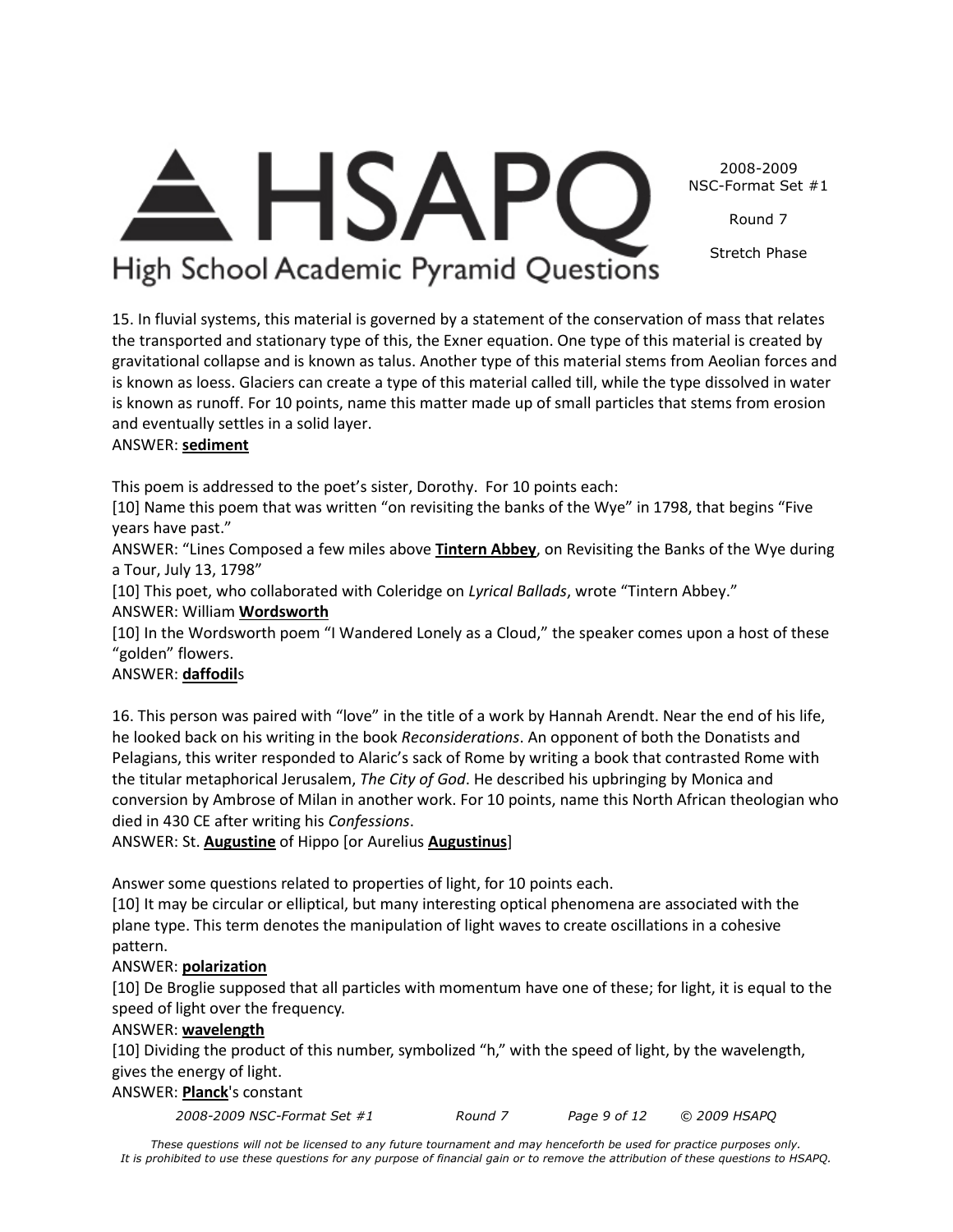17. This engagement was preceded by trickery of the slave Sicinnus, and it began after a war council at Phaleron. One commander viewed this from Mount Egaleo, and the main fighting occurred between Saint George Island and the Kynosoura Peninsula. Psyttaleia was captured by Aristides during this, and the force stationed at Piraeus under Ariamenes and Artemesia lost to that of Eurybiades. For 10 points, name this victory for the fleets of Themistocles over those of Xerxes, a 480 BCE naval battle of the Persian Wars.

# ANSWER: Battle of **Salamis**

He composed the early orchestral piece *Fireworks*, and his serial works include the song for soprano and piano "The Owl and the Pussycat." For 10 points each:

[10] Name this composer of *Apollon Musagete* and the ballet *Petrushka*, who is remembered for ballets commissioned by Sergey Diaghilev.

ANSWER: Igor Feodorovich **Stravinsky**

[10] This other ballet by Stravinsky is divided into *The Adoration of the Earth* and *The Sacrifice*. It opens with an ad libitum bassoon solo and uses polytonality.

ANSWER: *The Rite of Spring* (or *Vesna svyashchennaya*; or *Le Sacre du Printemps*]

[10] This work's second movement has a fugal wind opening, and it is scored without violins or violas. It is a three movement work with chorus setting the titular biblical texts.

# ANSWER: *The Symphony of Psalms*

18. One character in this novel carries on an affair with a Polynesian man named Avihenna. A brother and sister named Peter and Hazel become engaged to two of the central characters, though both engagements are broken. One character's brother, Dave, ran off with an Indian girl named Marie Brantome. That union produced Adam Brant, who has an affair with Christine, who kills Ezra. For 10 points, name this play in which Orin commits suicide at the behest of Lavinia, a work about the Mannons that is a retelling of the *Orestia* by Eugene O'Neill.

### ANSWER: *Mourning Becomes Electra*

This man successfully negotiated for the life of Chiang Kai-Shek during the Xian Incident, and he later attempted to restrain the Cultural Revolution. For 10 points each:

[10] Name this Chinese Communist Party leader, who controlled Chinese foreign relations as the premier of China from 1949 until his 1976 death.

# ANSWER: **Zhou** Enlai

[10] Near the end of his life, Zhou successfully arranged the 1972 summit between Mao Zedong and this U.S. President.

ANSWER: Richard Milhous **Nixon**

[10] Mao's wife Jiang Qing was among this numeric group, who opposed Zhou's associates Liu Shaoqi and Deng Xiaoping during the Cultural Revolution.

ANSWER: the **Gang of Four** [or **Sirenbang**; or **Ssujenpang**]

19. He submitted a fugue that contained parallel fifths and ended on a chord with a major seventh, which led to him being eliminated from contention for the Prix de Rome. One work by this composer describes *fin de siècle* decadence, and is entitled *La Valse*. Another of his works, *Piano Concerto for Land Hand*, was written for Paul Wittgenstein. This composer of a *Pavane for a Dead Princess* composed a work that has a snare drum ostinato and features numerous instruments playing the same theme repeatedly. For 10 points, name this composer of *Bolero*.

ANSWER: Joseph Maurice **Ravel**

*2008-2009 NSC-Format Set #1 Round 7 Page 10 of 12 © 2009 HSAPQ*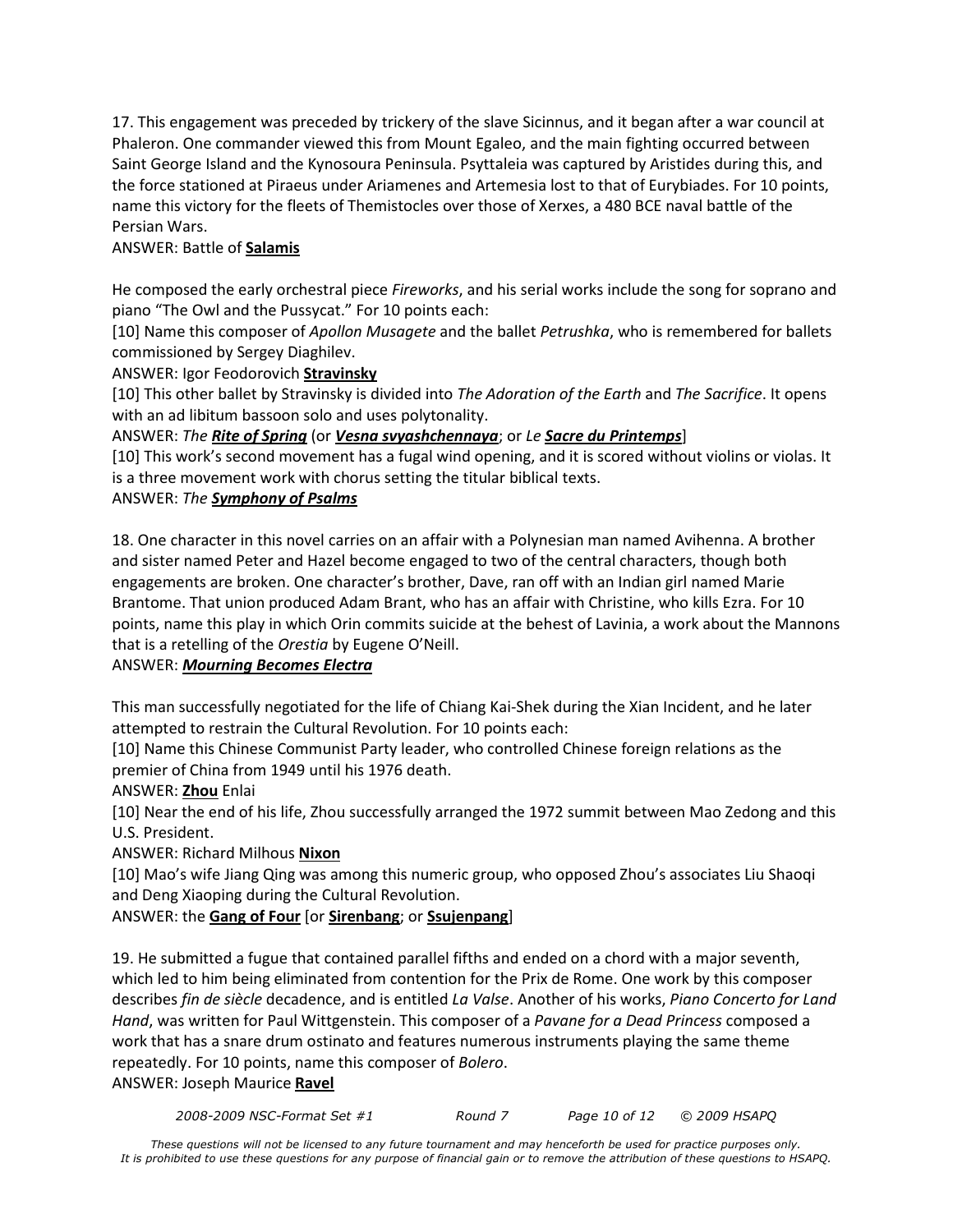They are necessary for converting substrates into products. For 10 points each:

[10] Name these biological catalysts, which include amylase and pepsin.

### ANSWER: **enzyme**s

[10] According to transition state theory, the intermediate in which the substrate is bound to the enzyme typically occurs at the highest energy state of the reaction and is known by this two-word term. ANSWER: **activated complex**

[10] This doubly-eponymous model of enzyme kinetics assumes that the rate of production of the activated complex is constant.

# ANSWER: **Michaelis-Menten**

20. Hans Giebenrath befriends Hermann Heilner and drowns after sinking into mental illness in one of this author's works, and another of his works tells of the title character's prodding of Emil Sinclair to spiritual realization; those works are *Beneath the Wheel* and *Demian*. Mozart judges one of this author's characters after he meets Pablo and stabs Hermine in the Magic Theater. This author wrote about Joseph Knecht, who succeeds Thomas van der Trave as Magister Ludi. For 10 points, name this author of *The Glass Bead Game*, *Der Steppenwolf*, and *Siddhartha*.

# ANSWER: Hermann **Hesse**

Name these people important in the revolt of the Spanish Netherlands, for 10 points each.

[10] The revolt was against the rule of this Catholic King of Spain. The son of Charles V, he married Mary I of England and built the Escorial.

ANSWER: **Philip II** [prompt on "Philip"]

[10] The revolt was led by this stadtholder until his 1584 assassination by Balthasar Gerard.

ANSWER: **William** I, Prince of **Orange** [or **William the Silent**; prompt on "William"]

[10] The revolt arose in response to the harsh policies of this "iron duke" who ruled as Governor of the Spanish Netherlands from 1567-1573 and established the Council of Blood.

ANSWER: Duke of **Alba** [accept Don Fernando **Alvarez** de Toledo y Pimentel]

21. This state's governor during the Civil War was Zebulon Vance, and it was the site of a 1979 massacre of members of the Communist Workers Party by the Ku Klux Klan and Nazis. Governor William Tryon won the Battle of Alamance in this state, and during the Revolutionary War, it was the site of the Battle of Guilford Courthouse. For 10 points, name this state that saw the Regulator Movement in the 1760s, the Greensboro sit-ins in 1960, and is home to a place nicknamed the "Hornet's Nest" by Cornwallis, the city of Charlotte.

# ANSWER: **North Carolina**

Antanas drowns in the street, and Ona becomes a prostitute in this novel. For 10 points each: [10] Name this story of Jurgis Rudkus, which attracted the most attention for its graphic description of a Chicago meat-packing plant.

# ANSWER: *The Jungle*

[10] This author of *Dragon's Teeth* wrote *The Jungle* to advance his socialist views.

### ANSWER: Upton **Sinclair**

[10] This Upton Sinclair novel, which *The Believer* magazine notably counted as using 1,539 exclamation points, excluding the one in the title, was the basis for the film *There Will be Blood*. ANSWER: *Oil!*

*2008-2009 NSC-Format Set #1 Round 7 Page 11 of 12 © 2009 HSAPQ*